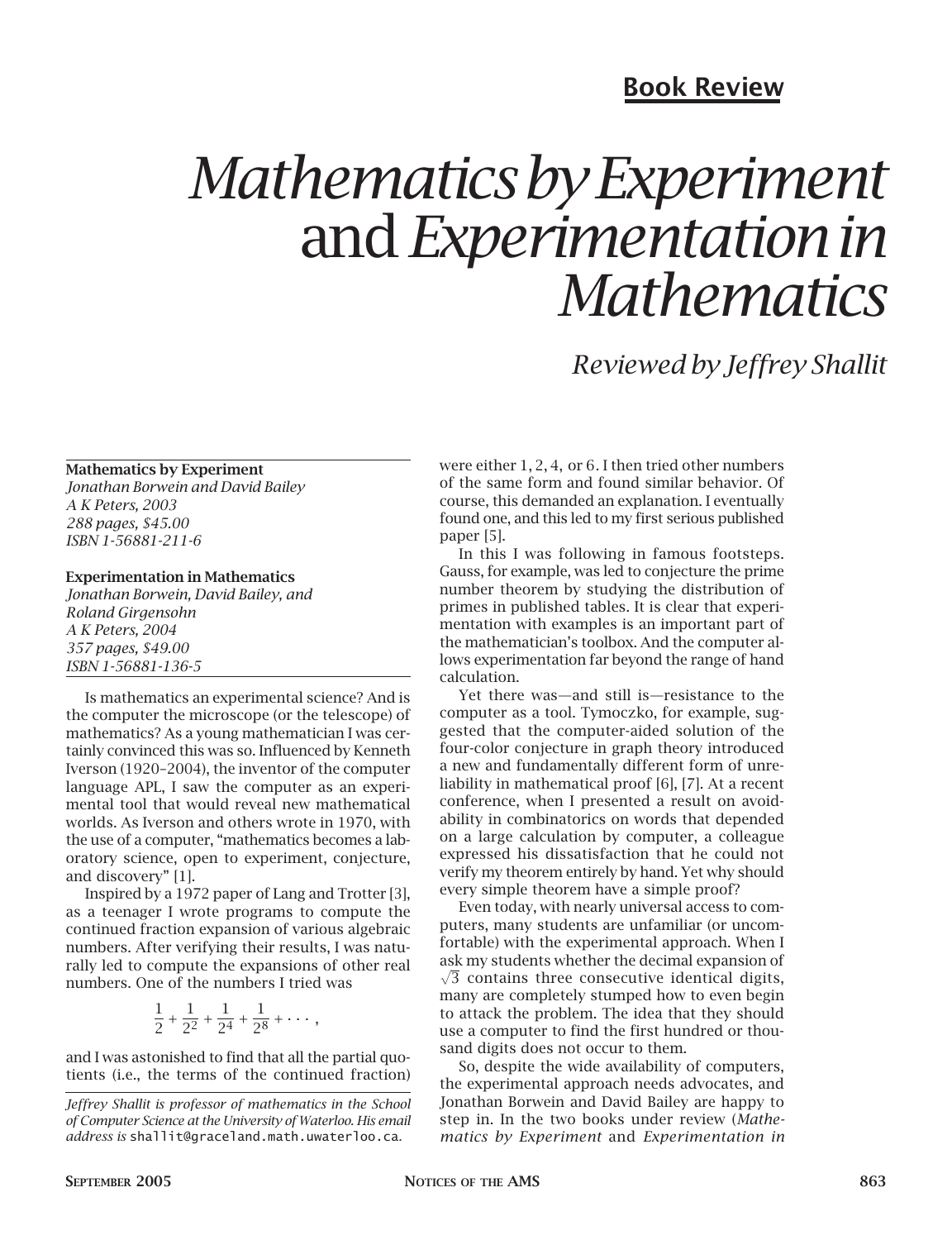

*Mathematics*) they develop the value of this approach in grand style (in the second book they are joined by Roland Girgensohn).

In *Mathematics by Experiment* they define experimental mathematics to be "the methodology of doing mathematics that includes the use of computations for:

1. Gaining insight and intuition. 2. Discovering new patterns and relationships.

3. Using graphical displays to suggest underlying mathematical principles.

4. Testing and especially falsify-

ing conjectures.

5. Exploring a possible result to see if it is worth formal proof.

6. Suggesting approaches for formal proof.

7. Replacing lengthy hand derivations with computer-based derivations.

8. Confirming analytically derived results."

The two books are quite similar in scope, but *Mathematics by Experiment* is more introductory in nature. *Experimentation in Mathematics* covers some of the same material but is longer (357 pages versus 288 pages) and takes a deeper, less conversational approach. Both books emphasize areas where experimental mathematics has been most successful: number theory, algebra, and combinatorics.

*Mathematics by Experiment* covers a wide variety of topics: evaluation of definite integrals, evaluation of infinite series, the 3*x* + 1 problem, simplification of radicals, dilogarithms, hypergeometric functions, the calculation of  $\pi$ , normality of real numbers, the fundamental theorem of algebra, the gamma function, Stirling's formula, the arithmetic-geometric mean, arbitrary precision arithmetic, and integer relation algorithms. Along the way we get song lyrics by Tom Lehrer; pictures of sculptures by Helaman Ferguson; and entertaining quotations from Hardy, Feynman, Milnor, Darwin, Thurston, and Keynes. Although undisciplined at times, it is a book that can be enjoyed by undergraduates and professional mathematicians alike.

For deeper applications the reader will want to continue with *Experimentation in Mathematics*. Here the reader will find chapters entitled "Sequences, Series, Products and Integrals", "Fourier Series and Integrals", "Zeta Functions and Multizeta Functions", "Partitions and Powers", "Primes and Polynomials", "The Power of Constructive Proofs II", and "Numerical Techniques II". There is also more emphasis on theorems and proofs.

To illustrate the game, let's look at two basic tools of experimental mathematics: *sequence recognition* and *real number* recognition.

Sequence recognition comes in handy when we are given a sequence  $(a(n))_{n\geq 1}$  defined by a summation formula and we want to find a simpler expression for it, perhaps in "closed form". The traditional mathematical approach would be to examine the definition for *a*(*n*) and manipulate it in some way, perhaps using familiar tools such as binomial coefficient identities, changing the order of summation, etc. An experimental mathematician, however, will simply compute the first ten or so values of *a*(*n*) and then look up the result in Neil Sloane's "On-Line Encyclopedia of Integer Sequences", available at [http://www.](http://www.research.att.com/~njas/sequences/) [research.att.com/](http://www.research.att.com/~njas/sequences/)˜njas/sequences/. With luck such a search will produce a known closed form and half a dozen citations to the literature where the sequence's properties are discussed. All that is left to do (!) is prove that our expression is, indeed, identical to the known representation. Here a symbolic algebra system, such as Maple, often proves useful. Depending on the problem domain, special-purpose tools, such as the Wilf-Zeilberger algorithm, can actually prove our result for us.

This process is illustrated in section 2.2 of *Mathematics by Experiment*. Borwein and Bailey discuss the observation that if Gregory's series for  $\pi$ ,

$$
4\sum_{k\geq 1}\frac{(-1)^{k+1}}{2k-1},
$$

is truncated after 5,000,000 terms, then the decimal expansion of the result agrees with  $\pi$  at many places, with exceptions occurring with a period of 14. When one examines the coefficients corresponding to the errors at these positions, one finds the coefficients are 2*,* −2*,* 10*,* −122*,* 2770*,...*. Dividing by 2 and searching Sloane's table produces the guess that these are the Euler numbers, and indeed one can then find an asymptotic expansion for

$$
\frac{\pi}{2}-2\sum_{1\le k\le N/2}\frac{(-1)^{k+1}}{2k-1}
$$

involving the Euler numbers.

Constant recognition is similar. How, for example, could we evaluate

$$
\sum_{k\geq 1}\left(\frac{k^k}{k!e^k}-\frac{1}{\sqrt{2\pi k}}\right)?
$$

An experimental mathematician might simply compute the sum to twenty digits and then use a "number recognizer" (such as that at [http://](http://www.cecm.sfu.ca/projects/ISC) [www.cecm.sfu.ca/projects/ISC](http://www.cecm.sfu.ca/projects/ISC)) to find that the sum appears to be